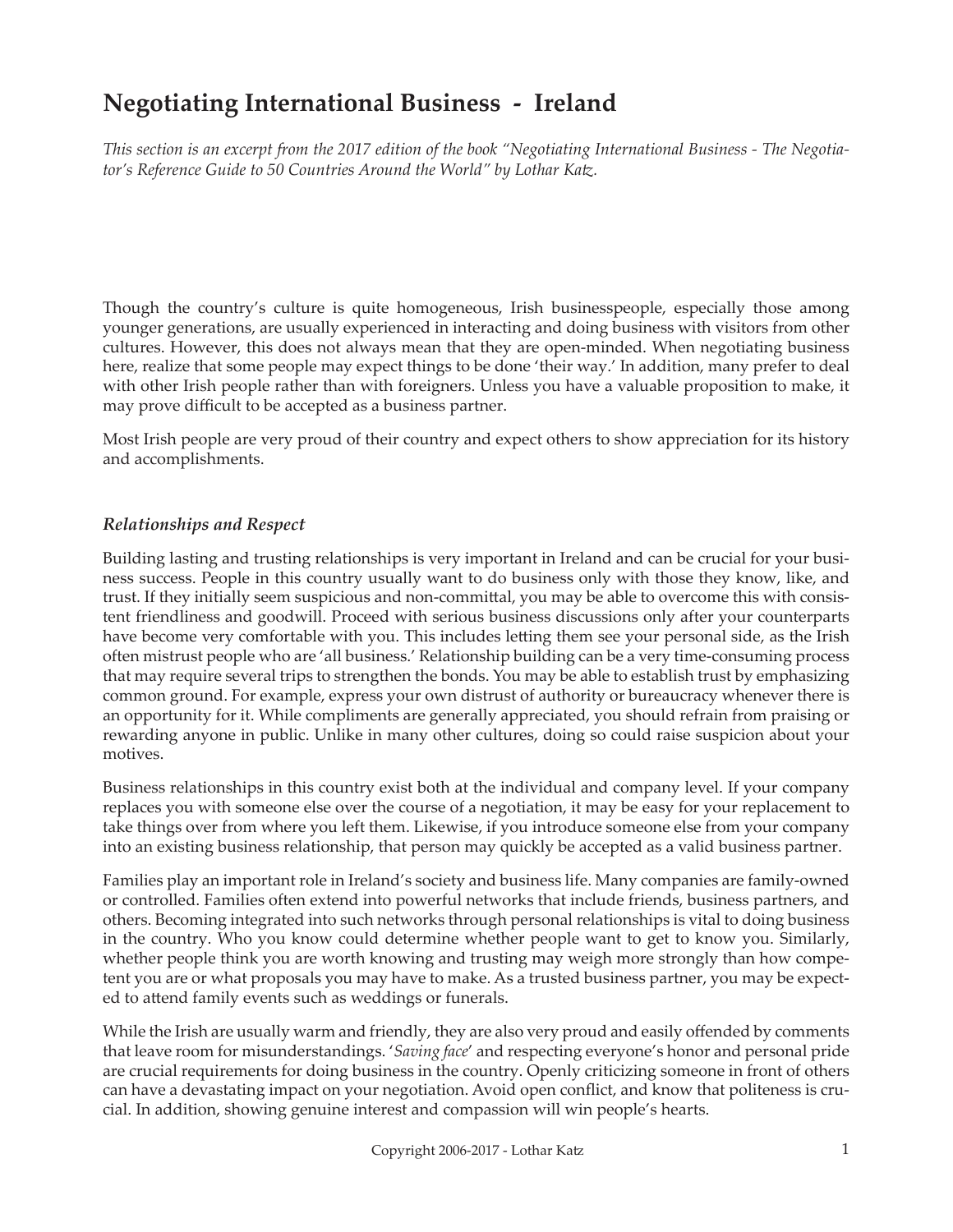In Ireland's business culture, the respect a person enjoys depends primarily on his or her education and achievements. Status and rank usually play only a small role. The Irish tend to be distrustful of authority and may become very cynical with people who seem elitist or snobbish. There is usually much greater respect for the 'underdog' than for those with great wealth or power. Admired personal traits include modesty, a sense of humor, and sociability.

# *Communication*

Irish English is usually easy to understand for native English speakers but may represent challenges to others. Some people in Ireland have a tendency to talk very fast when they are excited. At times, you may have to ask them to slow down.

While discussions may get animated and emotional, the Irish generally dislike loud and boisterous behavior. They may show their emotions openly. When someone is teasing you, try not to be offended. If you feel compelled to tease back, do so in an affable manner. Silence is rare and may make people uncomfortable. The Irish generally converse standing around two to three feet apart.

Communication is usually quite direct, but almost never confrontational. For that reason, some Irish may find it difficult to say 'no.' If you do not get a clear 'yes' right away, do not assume that you have won them over. People rarely communicate 'between the lines,' so it is usually best to take what they say quite literally. Try to be equally clear in your own communication.

Gestures and body language can be lively, but usually not overly so. There may be some physical contact with others of the same gender. Eye contact should be frequent, but do not stare at others.

# *Initial Contacts and Meetings*

Having a local contact can be an advantage but is usually not a necessary precondition to doing business here. Negotiations in Ireland may be conducted by individuals or teams of negotiators.

Scheduling meetings in advance is required. However, you can sometimes do this on short notice, especially if the parties have had previous business interactions. One good way of getting to know people is to meet for coffee in a good hotel. This does not require a formal request; the prospect of discussing the possibility to do business together is usually all it will take. While meetings may start considerably late, the Irish generally expect foreign visitors to be punctual. Avoid being more than 10 to 15 minutes late, and call ahead if you will be.

Names are usually given in the order of first name, family name. Use *Mr./Mrs./Miss* plus the family name. If a person has a title, such as *Doctor* or *Professor*, use it instead, followed by the family name. Before calling Irish people by their first names, wait until they offer it. Introductions are accompanied by handshakes. The standard greetings are 'Pleased to meet you' or 'How are you?'

The exchange of business cards is not an essential step, but it is best to bring a sufficient supply. Offer your card to everyone present. You may not always get one in return. When presenting your card, smile and keep eye contact, then take a few moments to look at the card you received. Next, place it on the table in front of you.

Meetings start with small talk, which can be extensive. This could include personal questions about your background and family, allowing participants to become acquainted. Let the other side set the pace. However, you may find that the overall pace of the meeting can be faster than you might have expected. Meetings are often relaxed and informal. People appreciate a sense of friendly humor, but avoid being sarcastic or cynical. While the primary purpose of the first meeting is to become acquainted, the discussion will mostly focus on business topics. Be prepared for your counterparts to 'size you up' during the initial encounter.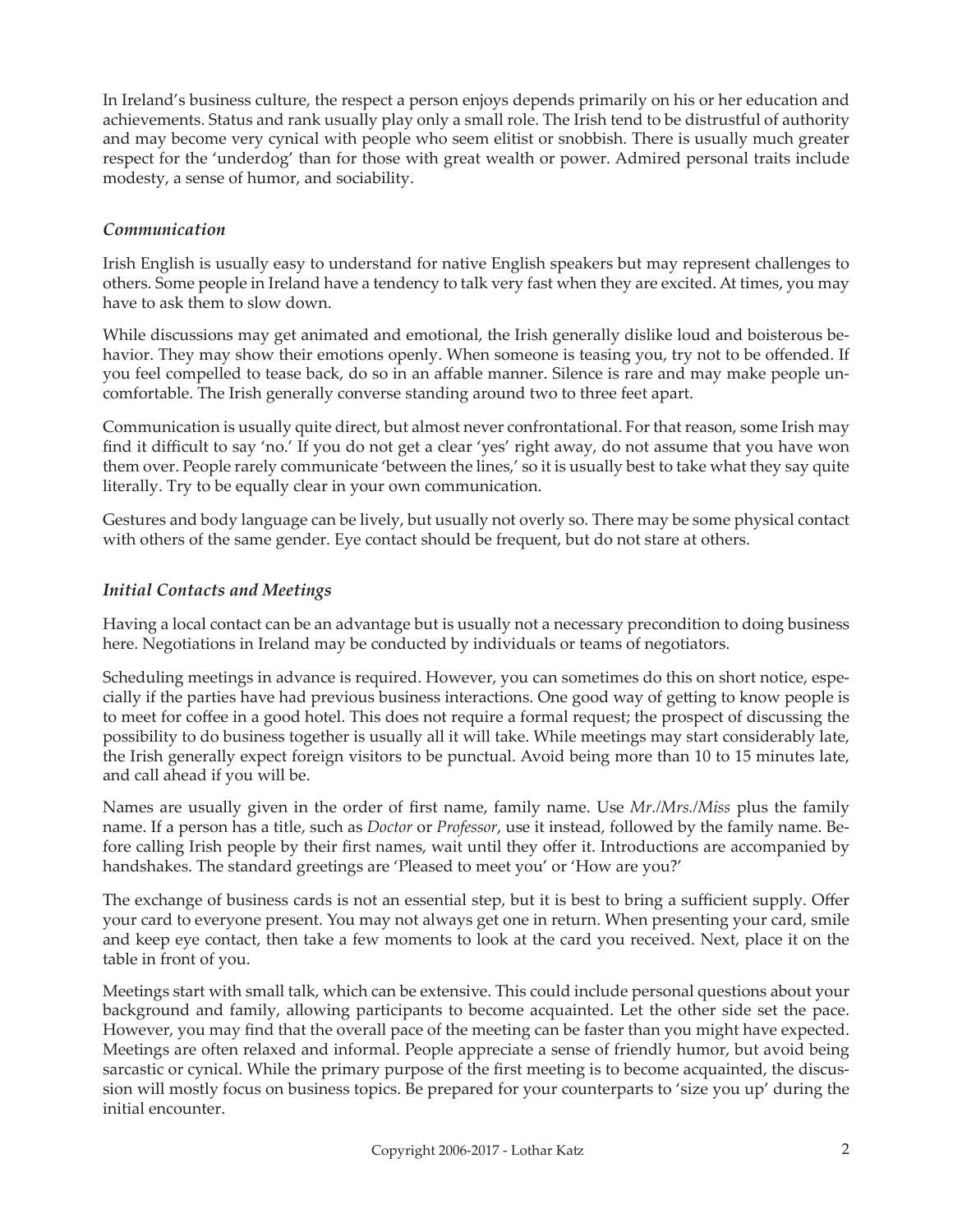Presentation materials should be attractive, with good and clear visuals. Keep your presentation simple and straightforward. However, be prepared that people may be easily distracted and willing to digress if they think an idea is interesting. There can be a lot of superficiality early in the business interaction, so take premature promises with a grain of salt.

# *Negotiation*

**Attitudes and Styles –** In Ireland, negotiating is usually viewed as a joint problem-solving process. While the buyer is in a superior position, both sides in a business deal own the responsibility to reach agreement. They expect long-term commitments from their business partners and will focus more on long-term benefits than on short-term gains. The primary negotiation style is cooperative and people may be open to compromising if viewed helpful in order to move the negotiation forward. Since the Irish believe in the concept of win-win, they expect you to reciprocate their respect and trust. While people respect a strong achievement orientation, avoid appearing overly pushy and aggressive.

Should a dispute arise at any stage of a negotiation, you may be able to reach resolution through giveand-take compromising and appeals to your counterparts' fairness.

**Sharing of Information –** Irish negotiators may share some information as a way to build trust. Be careful with what you are willing to share yourself and protect your intellectual property.

**Pace of Negotiation –** Negotiations are usually swift. While the upfront relationship building may take some time, information gathering and bargaining usually move smoothly, and decision making can be very fast if you are dealing with the right people.

**Bargaining –** Irish businesspeople are used to hard bargaining and may employ some haggling. However, they do not appreciate aggressive sales techniques. Prices may move by about 25 to 35 percent between initial offer and final agreement. However, the profitability of a business deal may be valued higher than gains in market share or access to new markets. Company policy is usually strictly followed, particularly in larger organizations, so be careful not to demand concessions that go against it.

The Irish often prefer a straightforward negotiation style. They use deceptive techniques only infrequently, such as telling lies, sending fake non-verbal messages, pretending to be disinterested in the whole deal or in single concessions, or misrepresenting an item's value. Do not take such tactics personally and refrain from lying at or grossly misleading your counterparts, as doing so could damage business relationships. 'Good cop, bad cop' is not advisable as the tactic could lead the Irish side to question your trustworthiness. Businesspeople may claim limited authority, stating that they have to ask for their manager's approval. More often than not, this will be the truth.

The Irish dislike being pressured, so most pressure techniques are not advisable. Opening with your best offer could hurt their pride. Do not make a final offer too early in the bargaining process and avoid making one more than once. Silence could be perceived as cold and unfriendly. Do not use pressure tactics such as applying time pressure or making expiring offers. The Irish could view these as signs that you are not willing to build a long-term relationship and may choose to terminate the negotiation.

Irish negotiators avoid most aggressive or adversarial techniques. While they may make indirect threats and warnings, they will be careful not to appear aggressive when doing so. Extreme openings may be viewed as unfriendly and are best avoided. Never walk out or threaten to do so in an aggressive fashion as your counterparts will likely take this as a personal insult and could end all talks. However, threatening a 'friendly walkout' while strongly emphasizing the relationship can be very effective.

Emotional negotiation techniques, such as attitudinal bargaining, attempting to make you feel guilty, grimacing, or appealing to personal relationships, may occasionally be employed. It is best to remain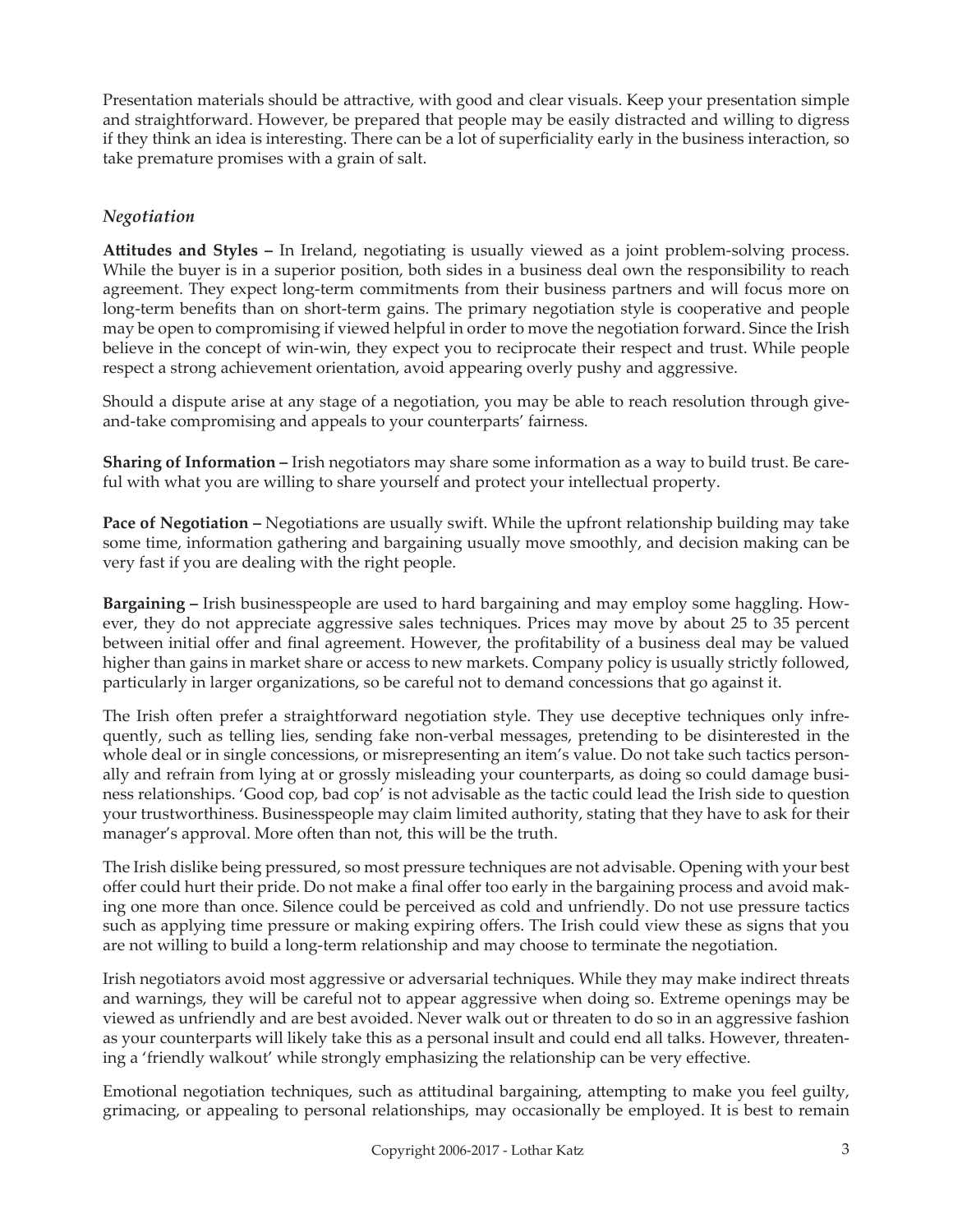calm. Irish negotiators may frequently employ defensive tactics such as blocking or changing the subject, asking probing or very direct questions, or making promises.

Corruption and bribery are rare in Ireland, though not completely unheard of. Both legally and ethically, it is advisable to stay away from giving gifts of significant value or making offers that could be read as bribery.

**Decision Making –** Two different styles exist in Ireland: Some companies, especially family-owned businesses, may be quite hierarchical, with the person at the top being the sole decision maker. Here, decisions can be very fast. Many other companies, however, are less hierarchical and involve people at several levels of the organization in the decision process. While it will inevitably be a bit slower, this approach can still be fairly swift and effective in Ireland. In any case, it will be beneficial to win the support of the top executive of the organization.

When making decisions, businesspeople usually consider the specific situation rather than applying universal principles. Empirical evidence and other objective facts weigh more strongly than personal feelings and experiences do. Most Irish are moderate risk takers.

# *Agreements and Contracts*

Capturing and exchanging meeting summaries can be an effective way to verify understanding and commitments. Deals may still be sealed with a handshake, though this is becoming less common. It is vital to keep all commitments as failing to do so may lock you out not only from this partner but also from many potential others in Ireland.

Written contracts tend to be lengthy and often spell out detailed terms and conditions for the core agreements as well as for many eventualities. Nevertheless, writing up and signing the contract is a formality. The Irish believe that the primary strength of an agreement lies in the partners' commitment rather than in its written documentation.

It is recommended to consult a local legal expert before signing a contract. However, do not bring in your attorney until the negotiations have concluded. Irish people could read it as a sign of mistrust if you do.

Contracts are usually dependable and the agreed terms are viewed as binding. Requests to change contract details after signature could be considered as bad faith and will meet with strong resistance. It is important to maintain on-time deliveries.

## *Women in Business*

While women enjoy similar rights as men, most Irish women are still struggling to attain positions of similar income and authority. However, visiting businesswomen should have few problems in the country as long as they act professionally in business and social situations.

## *Other Important Things to Know*

Business attire is less important in Ireland than elsewhere. However, men should wear a suit and tie at initial meetings.

Social events do not require strict punctuality. While it is best to arrive at dinners close to the agreed time, being late to a party by 15 to 30 minutes or more is perfectly acceptable.

If you are offered a beer in a pub, you will be expected to pay for the next round. Not living up to this expectation is a major faux pas.